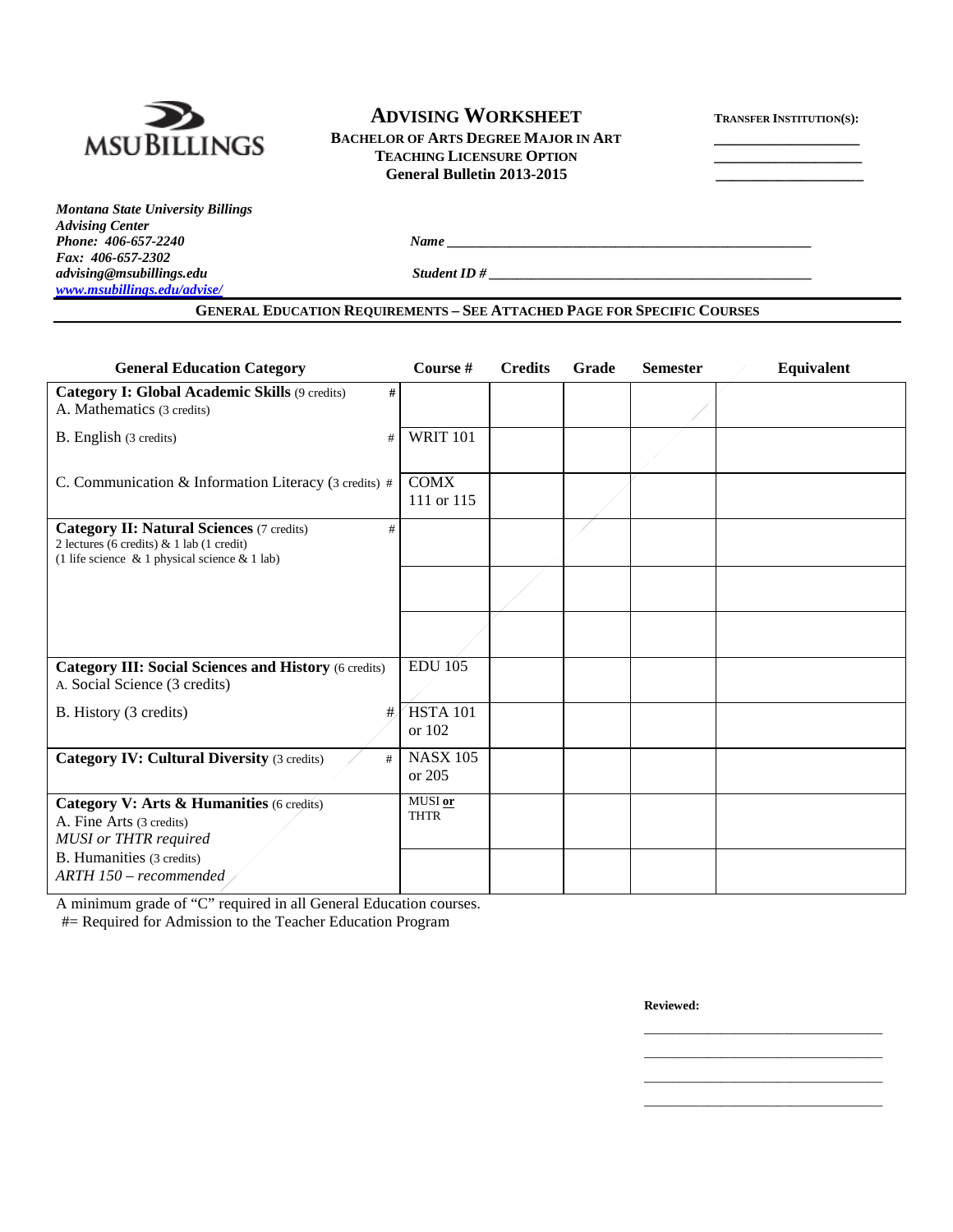# **GENERAL EDUCATION REQUIREMENTS**

|             |      | <b>CATEGORY I: GLOBAL ACADEMIC SKILLS</b>                      | <b>9</b> credits |
|-------------|------|----------------------------------------------------------------|------------------|
|             |      | Students are required to take one course from each subcategory |                  |
|             |      | <b>Subcategory A - Mathematics</b>                             | 3 credits        |
| M           | 105  | <b>Contemporary Mathematics</b>                                | 3                |
| М           | 114  | <b>Extended Technical Mathematics</b>                          | 3                |
| М           | 121  | College Algebra                                                | 3                |
| М           | 122  | College Trigonometry                                           | 3                |
| М           | 131  | Mathematics for Elementary Teachers II                         | 3                |
| М           | 143  | <b>Finite Mathematics</b>                                      | 4                |
| М           | 171  | Calculus I                                                     | 4                |
| <b>STAT</b> | 141  | Introduction to Statistical Concepts                           | 3                |
| <b>STAT</b> | 216  | Introduction to Statistics                                     | $\overline{4}$   |
|             |      | Subcategory B - English                                        | 3 credits        |
| <b>WRIT</b> | 101  | College Writing I                                              | 3                |
| WRIT        | 121  | Introduction to Technical Writing                              | 3                |
| WRIT        | 122. | Introduction to Business Writing                               | 3                |
| WRIT        | 201  | College Writing II                                             | 3                |
| WRIT        | 220  | Business & Professional Writing                                | 3                |
| <b>WRIT</b> | 221  | Intermediate Technical Writing                                 | 3                |
|             |      | Subcategory C- Communication & Information Literacy 3 credits  |                  |
| <b>COMX</b> | 111  | <b>Introduction to Public Speaking</b>                         | 3                |
| OR          |      |                                                                |                  |
| <b>COMX</b> | 115  | <b>Introduction to Interpersonal Communication3</b>            |                  |

**CATEGORY II: NATURAL SCIENCES 6 cr. lecture & 1 cr. lab**

*Students are required to take one course from each subcategory and at least one corresponding lab or SCIN 101, 102, 103 & 104*

| $\frac{1}{2}$ |     |                                              |                                  |  |  |
|---------------|-----|----------------------------------------------|----------------------------------|--|--|
|               |     | <b>Subcategory A - Life Sciences</b>         | 3-4 credits                      |  |  |
| <b>BIOB</b>   | 101 | Discover Biology                             | 3                                |  |  |
| <b>BIOB</b>   | 102 | Discover Biology Lab                         | 1                                |  |  |
| <b>BIOB</b>   | 160 | Principles of Living Systems                 | 3                                |  |  |
| <b>BIOB</b>   | 161 | Principles of Living Systems Lab             | 1                                |  |  |
|               |     | <b>Subcategory B – Physical Sciences</b>     | 3-4 credits                      |  |  |
| <b>ASTR</b>   | 110 | Introduction to Astronomy                    | 3                                |  |  |
| ASTR          | 111 | Introduction to Astronomy Lab                | 1                                |  |  |
| <b>CHMY</b>   | 121 | Introduction to General Chemistry            | 3                                |  |  |
| <b>CHMY</b>   | 122 | Introduction to General Chemistry Lab        |                                  |  |  |
| <b>CHMY</b>   | 141 | College Chemistry I                          | 3                                |  |  |
| <b>CHMY</b>   | 142 | College Chemistry Laboratory I               | 1                                |  |  |
| <b>GEO</b>    | 101 | <b>Introduction to Physical Geology</b>      | 3                                |  |  |
| GEO           | 102 | Introduction to Physical Geology Laboratory  | 1                                |  |  |
| <b>GPHY</b>   | 111 | Introduction to Physical Geography           | 3                                |  |  |
| <b>GPHY</b>   | 112 | Introduction to Physical Geography Lab       | 1                                |  |  |
| PHSX          | 103 | Our Physical World                           | 3                                |  |  |
| PHSX          | 104 | Our Physical World Lab                       | 1                                |  |  |
| <b>PHSX</b>   | 205 | College Physics I                            | 3                                |  |  |
| PHSX          | 206 | College Physics I Lab                        | 1                                |  |  |
| <b>PHSX</b>   | 105 | Fundamentals of Phys Sci                     | 3                                |  |  |
| <b>PHSX</b>   | 106 | Fundamentals of Phys Sci Lab                 | 1                                |  |  |
|               |     | Subcategories A and B – Integrated Sciences  | 7 credits                        |  |  |
|               |     | SCIN 101, 102, 103 & 104 Integrated Sciences | $3, \frac{1}{2}, 3, \frac{1}{2}$ |  |  |
|               |     |                                              |                                  |  |  |

|             |     | <b>CATEGORY III: SOCIAL SCIENCES AND HISTORY</b>               | 6 credits |
|-------------|-----|----------------------------------------------------------------|-----------|
|             |     | Students are required to take one course from each subcategory |           |
|             |     | <b>Subcategory A – Social Sciences</b>                         | 3 credits |
| <b>ANTY</b> | 217 | Physical Anthropology & Archeology                             | 3         |
| <b>BGEN</b> | 105 | Introduction to Business                                       | 3         |
| <b>COMX</b> | 106 | Communicating in a Dynamic Workplace                           | 3         |
| <b>ECNS</b> | 201 | Principles of Microeconomics                                   | 3         |
| <b>ECNS</b> | 202 | Principles of Macroeconomics                                   | 3         |
| <i>EDU</i>  | 105 | <b>Education and Democracy</b>                                 | 3         |
| <b>GPHY</b> | 141 | Geography of World Regions                                     | 3         |
| HTH         | 110 | Personal Health and Wellness                                   | 3         |
| PSCI        | 210 | Introduction to American Government                            | 3         |
| PSCI        | 220 | Introduction to Comparative Government                         | 3         |
| <b>PSYX</b> | 100 | <b>Introduction to Psychology</b>                              | 3         |
| <b>PSYX</b> | 231 | Human Relations                                                | 3         |
| SOCI        | 101 | Introduction to Sociology                                      | 3         |
| SOCI        | 201 | Social Problems                                                | 3         |

|                   |     | Subcategory B - History    | 3 credits |
|-------------------|-----|----------------------------|-----------|
| HSTA              | 101 | <b>American History I</b>  |           |
| OR<br><b>HSTA</b> | 102 | <b>American History II</b> |           |

|                   |     | <b>CATEGORY IV: CULTURAL DIVERSITY</b><br>3 credits |              |
|-------------------|-----|-----------------------------------------------------|--------------|
| <b>NASX</b><br>OR | 105 | <b>Introduction to Native American Studies</b>      | $\mathbf{R}$ |
| <b>NASX</b>       | 205 | <b>Native Americans in Contemporary Society 3</b>   |              |

### **CATEGORY V: ARTS & HUMANITIES 6 credits**

| Students are required to take one course from each subcategory |     |                                    |           |  |  |  |
|----------------------------------------------------------------|-----|------------------------------------|-----------|--|--|--|
|                                                                |     | Subcategory $A$ – Fine Arts        | 3 credits |  |  |  |
| MUSI                                                           | 101 | <b>Enjoyment of Music</b>          |           |  |  |  |
| <b>MUSI</b>                                                    | 114 | Band: MSUB Symphonic               |           |  |  |  |
| MUSI                                                           | 131 | Jazz Ensemble I: MSUB              |           |  |  |  |
| MUSI                                                           | 147 | Choral Ensemble: University Chorus |           |  |  |  |
| <b>THTR</b>                                                    | 101 | Introduction to Theatre            | 3         |  |  |  |
| <b>THTR</b>                                                    | 120 | Introduction to Acting I           | 3         |  |  |  |
|                                                                |     | <b>Subcategory B - Humanities</b>  | 3 credits |  |  |  |
| ARTH                                                           | 150 | Introduction to Art History        | 3         |  |  |  |
| <b>HONR</b>                                                    | 111 | Perspectives and Understanding     | 3         |  |  |  |
| LIT                                                            | 110 | Introduction to Literature         | 3         |  |  |  |
| LIT                                                            | 240 | The Bible as Literature            | 3         |  |  |  |
| PHL                                                            | 110 | Introduction to Ethics             | 3         |  |  |  |
| PHL                                                            | 111 | Philosophies of Life               | 3         |  |  |  |
|                                                                |     |                                    |           |  |  |  |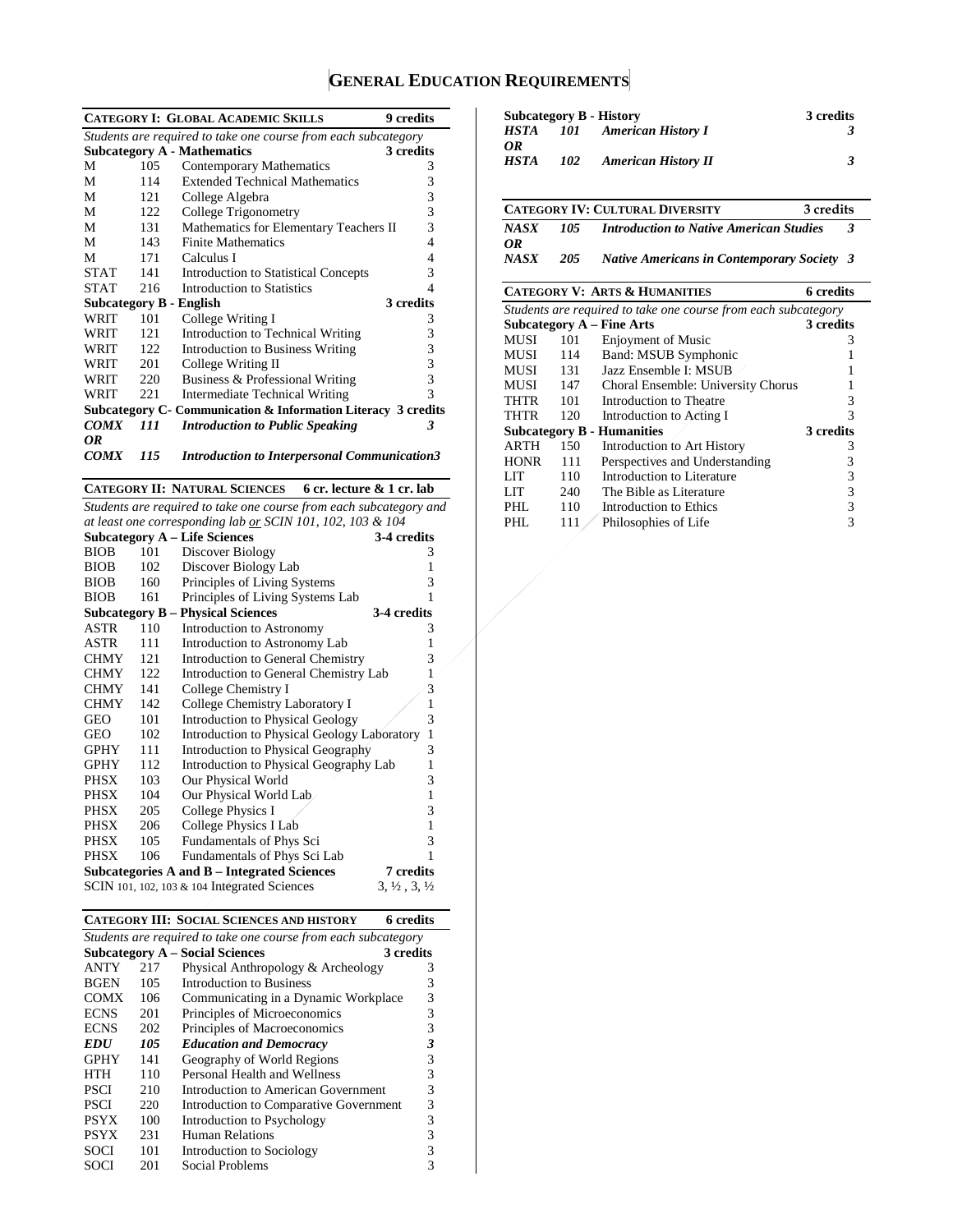|                                    |      | <b>Course</b>                                                        | <b>Credits</b> | Grade | <b>Semester</b> | Equivalent |
|------------------------------------|------|----------------------------------------------------------------------|----------------|-------|-----------------|------------|
|                                    |      | A minimum grade of $C$ or better is required in all major coursework |                |       |                 |            |
| <b>Professional Education Core</b> |      |                                                                      |                |       |                 |            |
| *#EDU                              | 105  | <b>Education and Democracy</b>                                       | 3              |       |                 |            |
| ^#EDU                              | 220/ | Human Growth and Development/                                        | 3              |       |                 |            |
|                                    | 220L | Lab (45 hour practicum required)                                     |                |       |                 |            |
| #EDU                               | 221  | <b>Educational Psychology and Measurement</b>                        | 3              |       |                 |            |
| $^{\wedge\text{HEDSP}}$            | 204  | Introduction to Teaching Exceptional Learners                        | 3              |       |                 |            |
|                                    |      | (15 hour practicum required)                                         |                |       |                 |            |
| <b>EDU</b>                         | 333  | Reading and Writing Across the Curriculum                            | 3              |       |                 |            |
| <b>EDU</b>                         | 354  | Secondary Junior Field                                               | $\overline{2}$ |       |                 |            |
| <b>EDU</b>                         | 380  | Introduction to Curriculum Planning/Practice                         | 2              |       |                 |            |
| <b>EDU</b>                         | 406  | Philosophical, Legal & Ethical Issues in Education                   | 3              |       |                 |            |
| <b>EDU</b>                         | 495A | Student Teaching: K-12                                               | 9              |       |                 |            |
| <b>OR</b>                          |      |                                                                      |                |       |                 |            |
| <b>EDU</b>                         | 495C | <b>Student Teaching: 5-12</b>                                        |                |       |                 |            |
| <b>HTH</b>                         | 412  | Drugs and Alcohol                                                    |                |       |                 |            |
| <b>EDU</b>                         | 397H | Methods: K-12 Art                                                    | 3              |       |                 |            |

### **#Required for Admission to the Teacher Education Program**

### **Required Art Courses**

| *ARTH       | 150 | Introduction to Art History                   | 3            |  |  |
|-------------|-----|-----------------------------------------------|--------------|--|--|
| <b>ARTH</b> | 352 | Visual Theory and Criticism                   | 3            |  |  |
| <b>ARTZ</b> | 105 | Visual Language - Drawing                     | 3            |  |  |
| ARTZ        | 106 | Visual Language - 2-D Foundations             | 3            |  |  |
| <b>ARTZ</b> | 108 | Visual Language - 3-D Foundations             | 3            |  |  |
| ARTZ        | 209 | <b>Introduction to Professional Practices</b> |              |  |  |
| ARTZ        | 409 | <b>Advanced Professional Practices</b>        |              |  |  |
| <b>ARTZ</b> | 499 | Senior Project/Capstone                       |              |  |  |
|             |     | $\mathbf{m}$ in the $\mathbf{m}$              | $\mathbf{A}$ |  |  |

### **Total Required Art Courses 18**

\*May satisfy General Education requirements.

### **Studio Art Requirements**

| <b>ARTZ</b> | 211 | Drawing I                                                 | 4              |  |  |
|-------------|-----|-----------------------------------------------------------|----------------|--|--|
| <b>ARTZ</b> | 221 | Painting I                                                | 4              |  |  |
| <b>ARTZ</b> | 231 | Ceramics I                                                | 4              |  |  |
| <b>ARTZ</b> | 251 | Sculpture I                                               | 4              |  |  |
| <b>ARTZ</b> | 258 | New Media I                                               | 4              |  |  |
| <b>ARTZ</b> | 271 | Printmaking I                                             |                |  |  |
|             |     | $\underline{\mathbf{OR}}$                                 | 4              |  |  |
| <b>ARTZ</b> | 273 | Printmaking I-Lithography                                 |                |  |  |
| <b>ARTZ</b> | 284 | Photography I-Techniques and Process                      | 4              |  |  |
|             |     | Eight (8) credits of 300 and 400 level Studio Art Courses |                |  |  |
|             |     |                                                           | 4              |  |  |
|             |     |                                                           | 4              |  |  |
|             |     | $T = 1$ $(1 - 1)$                                         | $\overline{f}$ |  |  |

**Total Studio Art Courses 36**